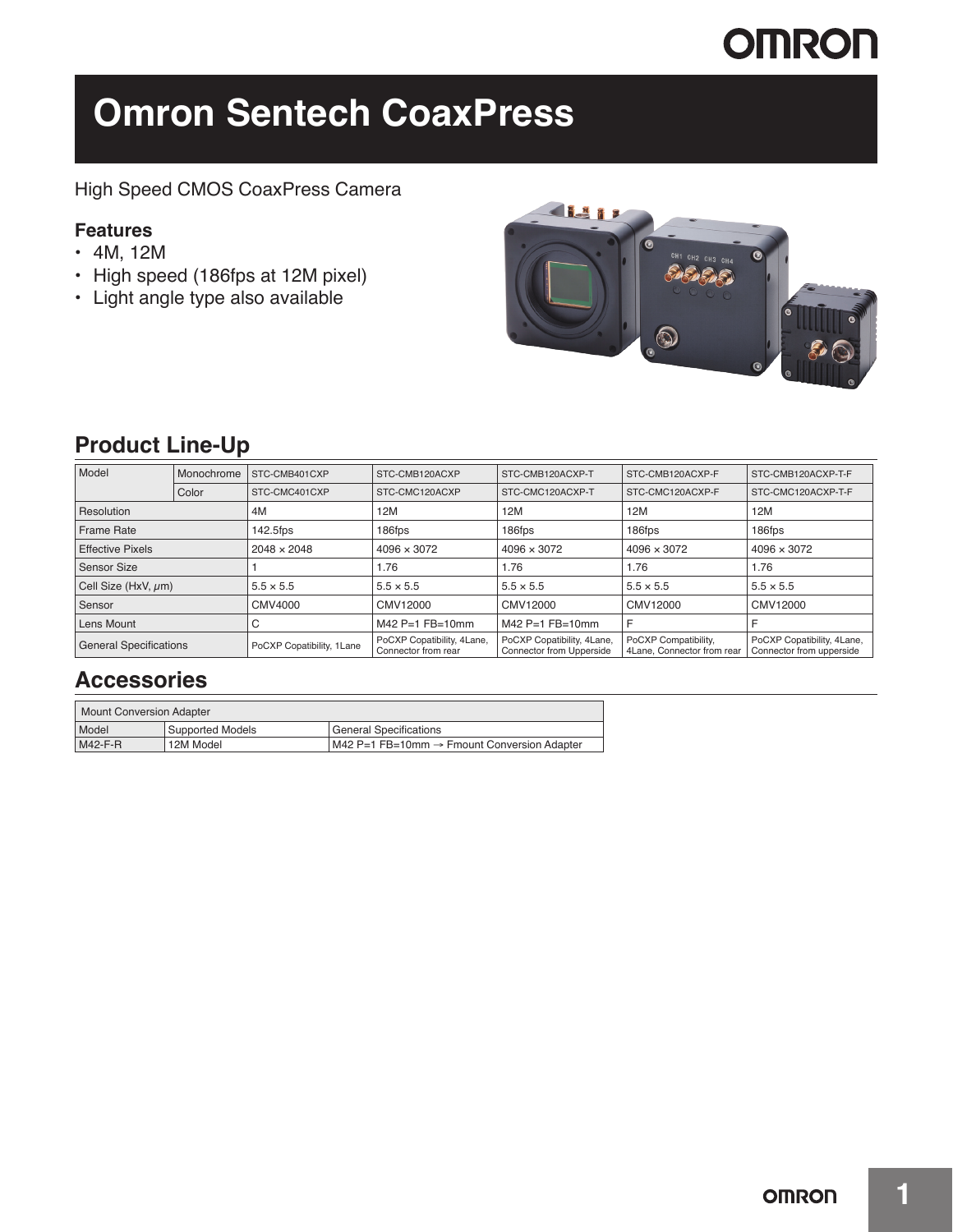## **External Connector Specification**

HR10A-7R-6PB (Hirose) or equivalent

The connector for the trigger signal output. (Not for the power supply of the camera) Trigger input available by changing camera setting Please use the HR10A-7P-6S (Hirose) or equivalent for the cable

2.3.1Pin Assihnments

| Pin No. | Signal Name       | I/O           |
|---------|-------------------|---------------|
|         | IO GND            |               |
|         | GPIO <sub>2</sub> | <b>IN/OUT</b> |
| З       | GPIO1             | <b>IN/OUT</b> |
|         | GPIO0             | <b>IN/OUT</b> |
| 5       | N.C.              |               |
|         | N.C.              |               |



\*GPIO0, GPIO1, GPIO2 maximum rated voltage that can be applied to will be 24V \*N.C. terminal , please use as electrically OPEN

# **Drawing Dimension**



STC-CMB/CMC401CXP